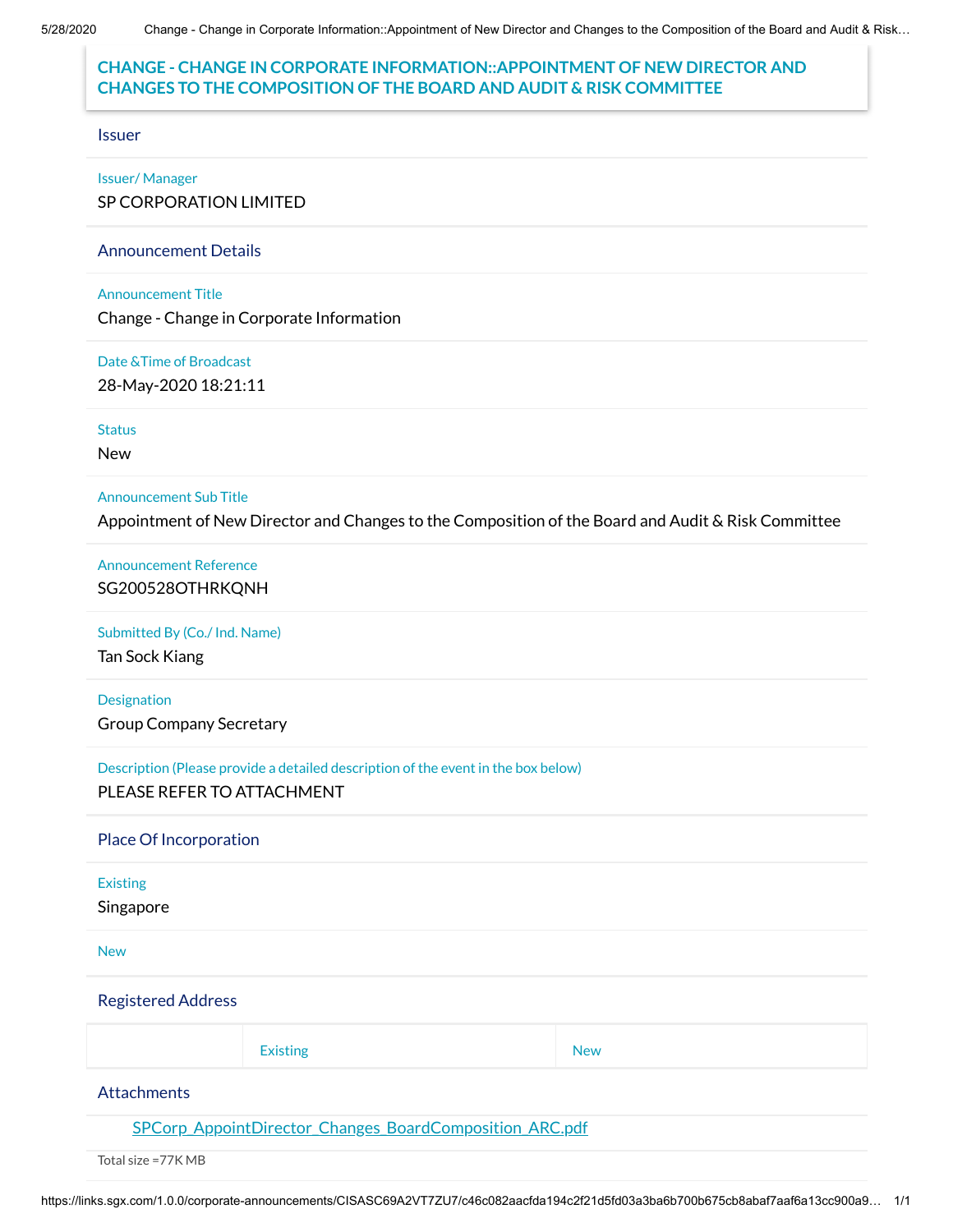

**SP CORPORATION LIMITED** 

(Company Registration No. 195200115K)

## **(1) APPOINTMENT OF NEW DIRECTOR (2) CHANGES TO THE COMPOSITION OF THE BOARD AND THE AUDIT & RISK**

\_\_\_\_\_\_\_\_\_\_\_\_\_\_\_\_\_\_\_\_\_\_\_\_\_\_\_\_\_\_\_\_\_\_\_\_\_\_\_\_\_\_\_\_\_\_\_\_\_\_\_\_\_\_\_\_\_\_\_\_\_\_\_\_\_\_\_\_\_\_\_\_\_\_\_\_\_

**COMMITTEE**

**SP Corporation Limited** (the "**Company**") wishes to announce the following new appointment and changes to the Board of Directors of the Company (the "**Board**") and its Audit & Risk Committee.

\_\_\_\_\_\_\_\_\_\_\_\_\_\_\_\_\_\_\_\_\_\_\_\_\_\_\_\_\_\_\_\_\_\_\_\_\_\_\_\_\_\_\_\_\_\_\_\_\_\_\_\_\_\_\_\_\_\_\_\_\_\_\_\_\_\_\_\_\_\_\_\_\_\_\_\_\_

### **(1) Appointment of New Director**

Mr Leong Kok Ho has been appointed as a Non-Executive & Non-Independent Director of the Company and a member of the Audit & Risk Committee with effect from 28 May 2020.

Mr Leong is currently the Chief Financial Officer of Tuan Sing Holdings Limited ("**Tuan Sing**") which is the Company's holding company and controlling shareholder. He also sits on the board of the subsidiaries of Tuan Sing and the Company. Mr Leong started his career with Coopers & Lybrand. Before joining Tuan Sing, Mr Leong held Chief Financial Officer positions in several public companies listed on the Singapore Exchange and the New York Stock Exchange.

Mr Leong holds a Bachelor of Accountancy Degree from the National University of Singapore and a Master of Business Administration from the University of Southern Queensland. He is a Fellow Certified Public Accountant with the Institute of Singapore Chartered Accountants and a member of the Singapore Institute of Directors.

The information and declaration of Mr Leong Kok Ho as required under Rule 704(7) of the Singapore Exchange's Listing Manual are contained in a separate announcement released today.

#### **(2) Changes to the Composition of the Board and the Audit & Risk Committee**

Following the aforesaid appointment of new director, the Board and the Audit & Risk Committee comprise the following members:

| <b>Board of Directors</b>                                 |  |                                               |
|-----------------------------------------------------------|--|-----------------------------------------------|
| Mr Peter Sung                                             |  | Non-Executive Chairman & Independent Director |
| Mr William Nursalim alias  :   Interim Executive Director |  |                                               |
| William Liem                                              |  |                                               |
| Mr Cheng Hong Kok                                         |  | <b>Independent Director</b>                   |
| Mr Tan Lye Huat                                           |  | <b>Independent Director</b>                   |
| Mr Leong Kok Ho                                           |  | Non-Executive $&$ Non-Independent Director    |